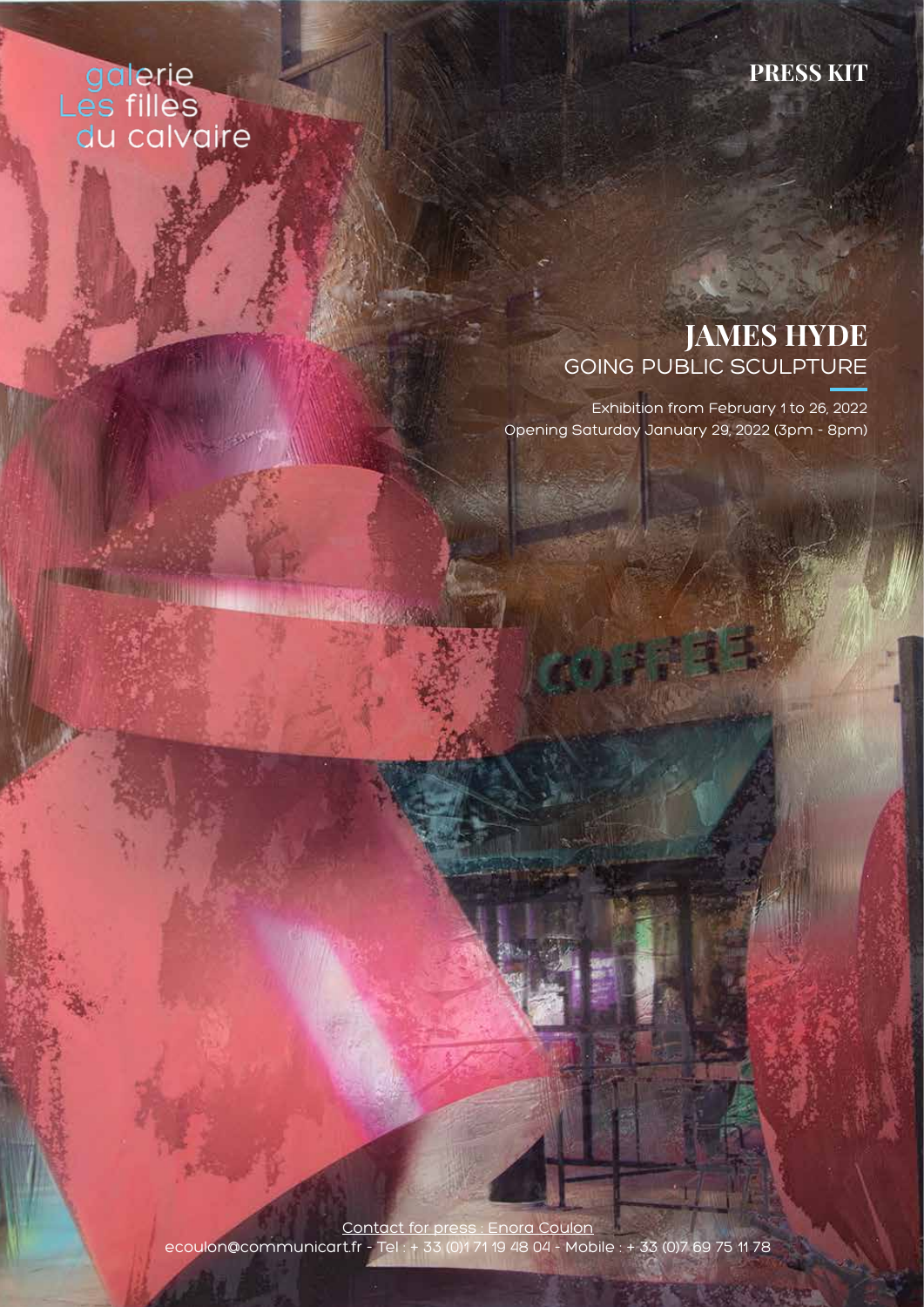## **JAMES HYDE** GOING PUBLIC SCULPTURE

#### Exhibition from February 1 to 26, 2022 Opening Saturday January 29, 2022 (3pm - 8pm)

With an Augmented Reality Sculpture in collaboration with Nathan Hauenstein

Les filles du calvaire gallery is pleased to present a new exhibition of the American artist James Hyde. Based in Brooklyn, the artist returns to Paris with a new set of pictorial works. For over thirty years, his work has been an exploration and experimentation of materiality, mixing mediums (sculpture/fresco, photography, painting, virtual) to raise questions about creation, the work of art. This new body of work uses the pretext of public sculpture by drowning it in a strangeness that shifts the gaze, arouses a curiosity and attention that tends to disappear today in the unique format of our social networks.

Extracts from James Hyde's Going Public Sculpture by Hovey Brock :

« We first connect to James Hyde's works through obvious esthetic hooks like color and surface, even as the canvases don't seem to follow abstract or representational conventions. Then come attempts to decipher the scraps of digital photographic images in the large works that Hyde patches with paint and other materials. These images of public sculptures in various cities derive from Hyde's avid practice of photography. They are an ironic choice of subject matter as public sculptures in cities rarely engage the attention of anyone except tourists and in the few instances that they do, it is more often as obstacles than artworks. Hyde takes our fraught connection to public sculpture as a gambit to explore the collective nature of cognition, a theme he examines from many angles in his new exhibition, Going Public Sculpture at Galerie les filles du calvaire.

[…] How are we to account for Hyde's insistence on accentuating pictorial ambiguity in the paintings? Why does he compare and contrast the actual figure-ground relationships between the frescoes and the gallery walls with the pictorial figureground relationships within the paintings? Why does he include an augmented reality piece that operates in a different realm entirely from the actual and the pictorial? In part these outcomes derive from his omnivorous improvisation, but in larger part—and of greater interest to us—Hyde's focus lies not in solving problems but in playing with our expectations. He is at heart a skeptic, and we can understand his paintings, fresco installations, and forays into virtual space as thought experiments about cognition and its handmaiden, vision. […] Hyde's ambition to knock the viewer off the pedestal of assumptions goes to the heart of his painterly project. »

Hyde takes up the idea that painting comes out of chaos to lead to order and it is up to us to come out of the abyss despite the isolation imposed on us by our technological addictions, to recreate our world through his works.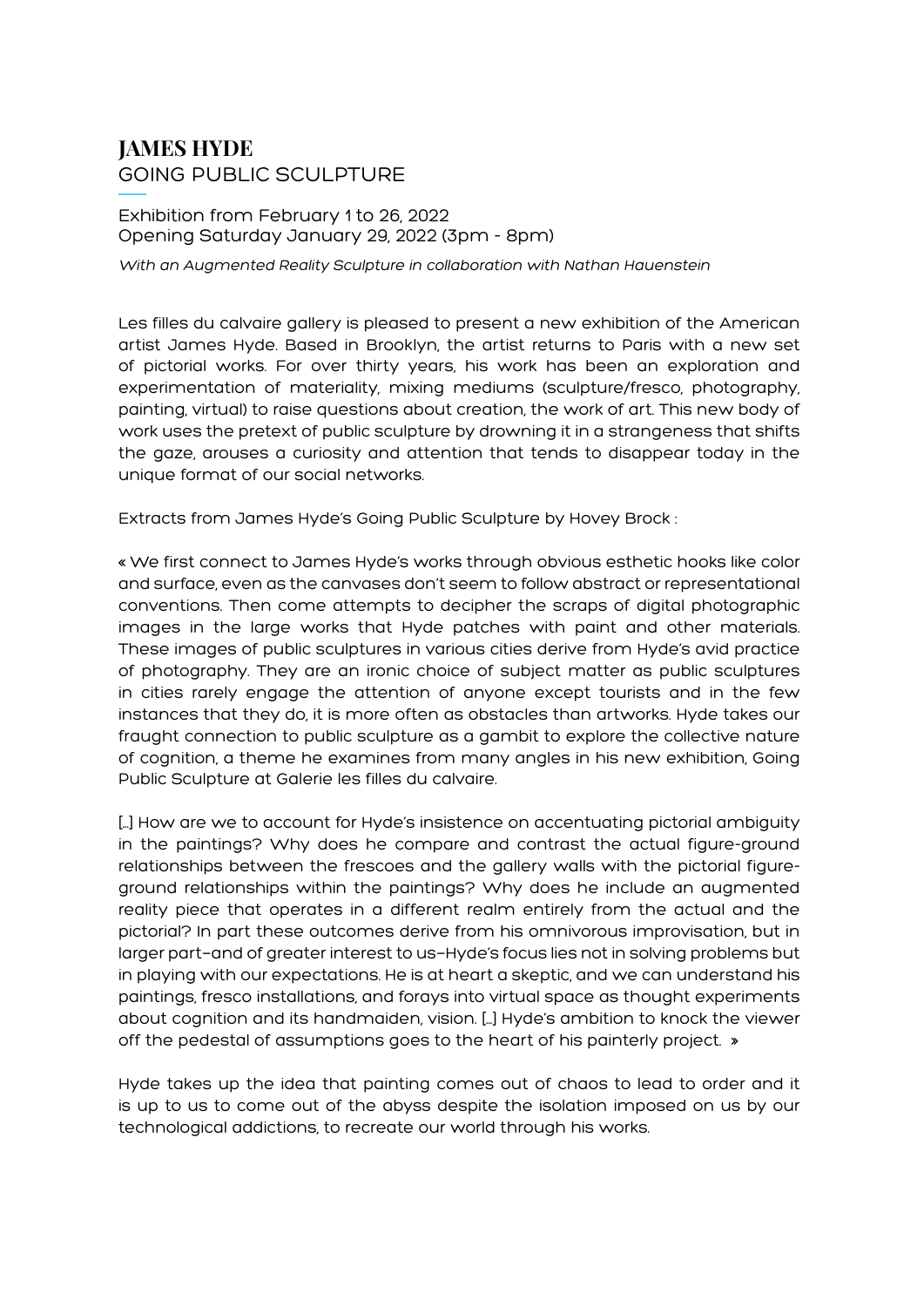### **QUESTIONS TO JAMES HYDE**

#### **Public Sculpture is the title of the exhibition. What inspired this new series presented at Les filles du calvaire gallery?**

Visiting Mexico City ten years ago, I became intrigued with the Modernist public sculpture scattered around the city. While these monuments were made to be the focus of their immediate environment they were often graffitied and seemed generally unloved, even ignored. It was humorous to see grand sculptural ambitions rendered mundane, but it was also sad. The sculptures had personalities and seemed forlorn. While these public sculptures didn't have a domineering agenda, they embodied a soft ideology of Modernism- the positive function of art in the community and an inclusiveness that was distinct from memorials to generals and politicians. It seemed to me that these values had become disregarded just as the sculptures were and that the sculptures embodied that tragedy.

This was the emotional hook that got me photographing public sculptures. There's a couple of photographs in the work of this show from Mexico City but most were subsequently taken in New York and other North American cities. Making art is a process of learning, and my interest in these photos of public sculptures expanded to the urban context around the sculpture. Generally, we accept that we see the world through transparency. So much so, that there is a contemporary habit of treating the (somewhat) transparent medium of photography as a prosthesis for seeing. Yet, the camera is, itself, an object and it seems to me we see the world as much through objects as transparencies. As such, with my group of public sculpture paintings I explore the urban environment from the perspective— and objectness— of these sculptures.

#### **Your work includes a rich combination of tools, mediums, and different supports. What led you to combine such a variety of techniques in your work?**

For better or worse, multiplicity is very much a part of who I am as a painter. Since I began exhibiting in the 80s, the emphasis of materiality in my work is a critical part of my primary investigation: what can a painting be? Now, bringing photographic digital fragments into the work expands my material palette . In 1999, Dominique Abensour presented my first exhibition in France, allowing me the entire le Quartier centre d'art to show my works. The exhibition contained around fifty works and included paintings in glass boxes, frescoes on giant styrofoam blocks, as well as paintings made with enamel, plastic, wood, steel and concrete. Many of

the pieces challenged a strict definition of painting; there were works where painting was refashioned as handles, barriers, shelves, mobiles, chairs and even a glowing coffee table. That same year I had my first show in Paris at Galerie les Filles du Calvaire. My 2010 exhibition at Villa du Parc in Annemasse explored metonyms of light and containment and presented work that engaged photography as a ground and a context for painting. It also included a camera obscura that 'photographically' brought the surrounding park into a room in the art center. This exhibition included a projected video and glowing furniture as well. While this new show at Galerie les Filles du Calvaire brings together a variety of materials and techniques such as powdered pigments and glass beads mixed into the paint, a variety of photographic printing, types of painting supports, such as linen and mirror plate steel, and paint application with rollers as well as brushes, this show is, for me, pretty much straight up painting.

Certainly how and what a painter paints is implicated by how that painter understands the history of painting. I tend to think of painting as a complex of abstractions and representations of the world. It seems to me there are many varieties within many traditions, far more than simply painting figures in oil paint on canvas. The contemporary world demands multiple identities which in turn insist on a variety of expressions. At least that is my experience and I try to be true to that with my paintings.

#### **For the first time, you will present a virtual 3D work in this exhibition. What does it add to this body of work?**

My last show in New York was an augmented reality piece, so this will be my second. While painting in the studio is most satisfying for me, I also enjoy collaborating. Both of these AR works were made working with the artist Nathan Hauenstein who I have known for several years. The first piece was a twenty-meter halo set in the middle of a Brooklyn street. It was based on a colorful painted border at the top of the ceiling of San Francesco in Assisi from the 13th century. I thought it was the ultimate in transparency to present a piece that could only be seen through looking through a smartphone. Also, I hoped that presenting a big community halo would make people feel good!

This new AR piece is different. It can be thought of as a type of dancing sculpture in which the colored elements of the paintings on view in the gallery appear and disappear; come together and fall apart. It is something like a technological analogue to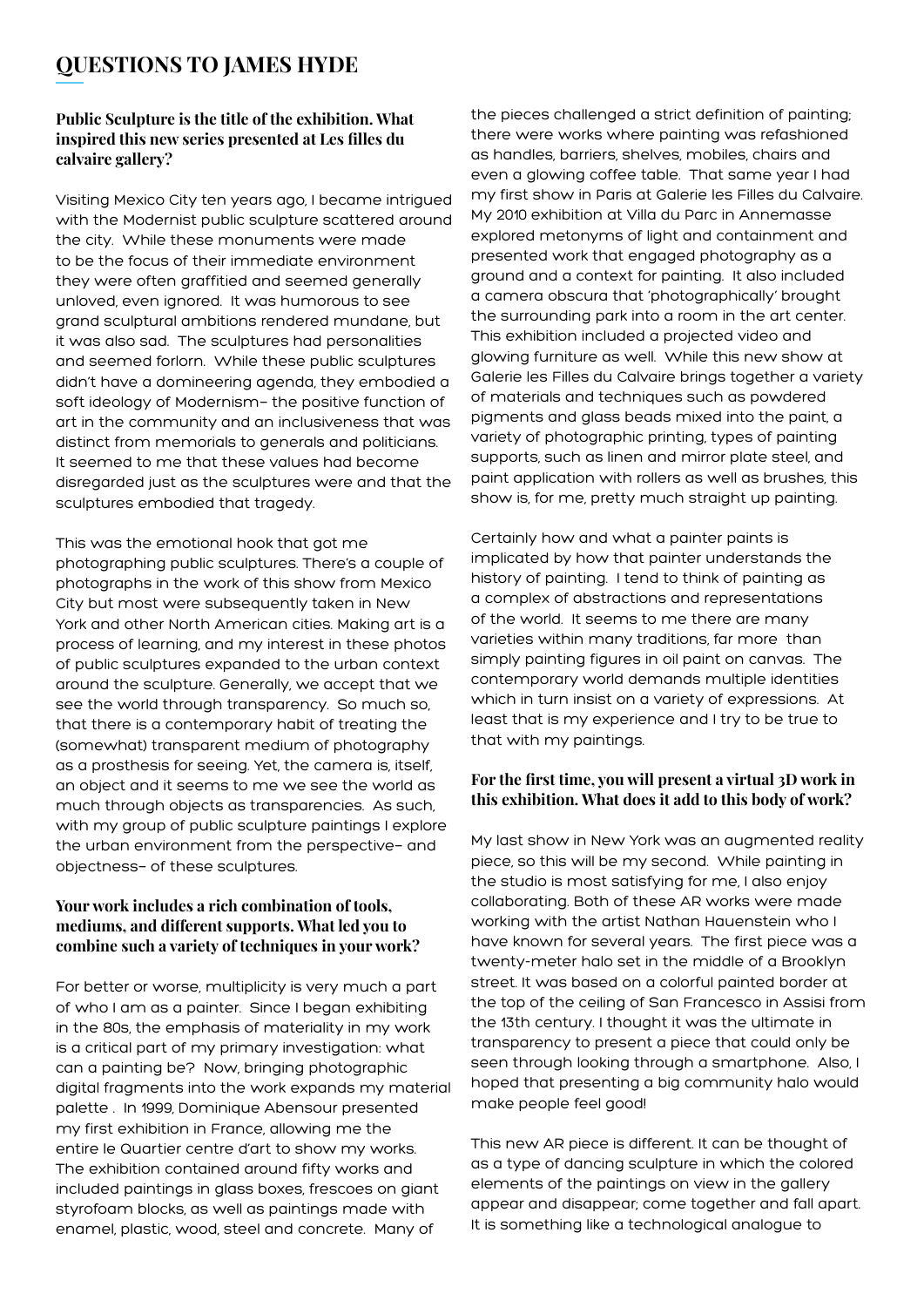how the paintings were composed. In that sense it reimagines the process of making the paintings. I love the idea of walking into the gallery, and having this AR piece as an invisible painting, (or public sculpture) swirling around you.

## **QUESTIONS TO STEPHANE MAGNAN**

#### **How did you discover James Hyde's work? What interested you in his artistic approach?**

Since the opening of the gallery, we have been particularly interested in painting in a variety of abstract fields. Several art critics, including Christine Buci-Glucksmann, Catherine Perret and Eric de Chassey, put me on the trail of American painters like James Hyde. I was immediately seduced by his very original way of mixing abstraction and spatiality. He literally puts painting in space.

#### **You have represented James Hyde for several years. The last exhibition organized at the gallery was in 2014, how do you perceive the evolution of his work?**

Since his first exhibitions, James Hyde has evolved towards an intensive use of photography that he integrates into his paintings as a support, background, subject, frame. This original way of using photography for unexpected purposes provokes surprise effects for the viewer. Thanks to this combination, Hyde's painting emerges from the canvas in a unique way.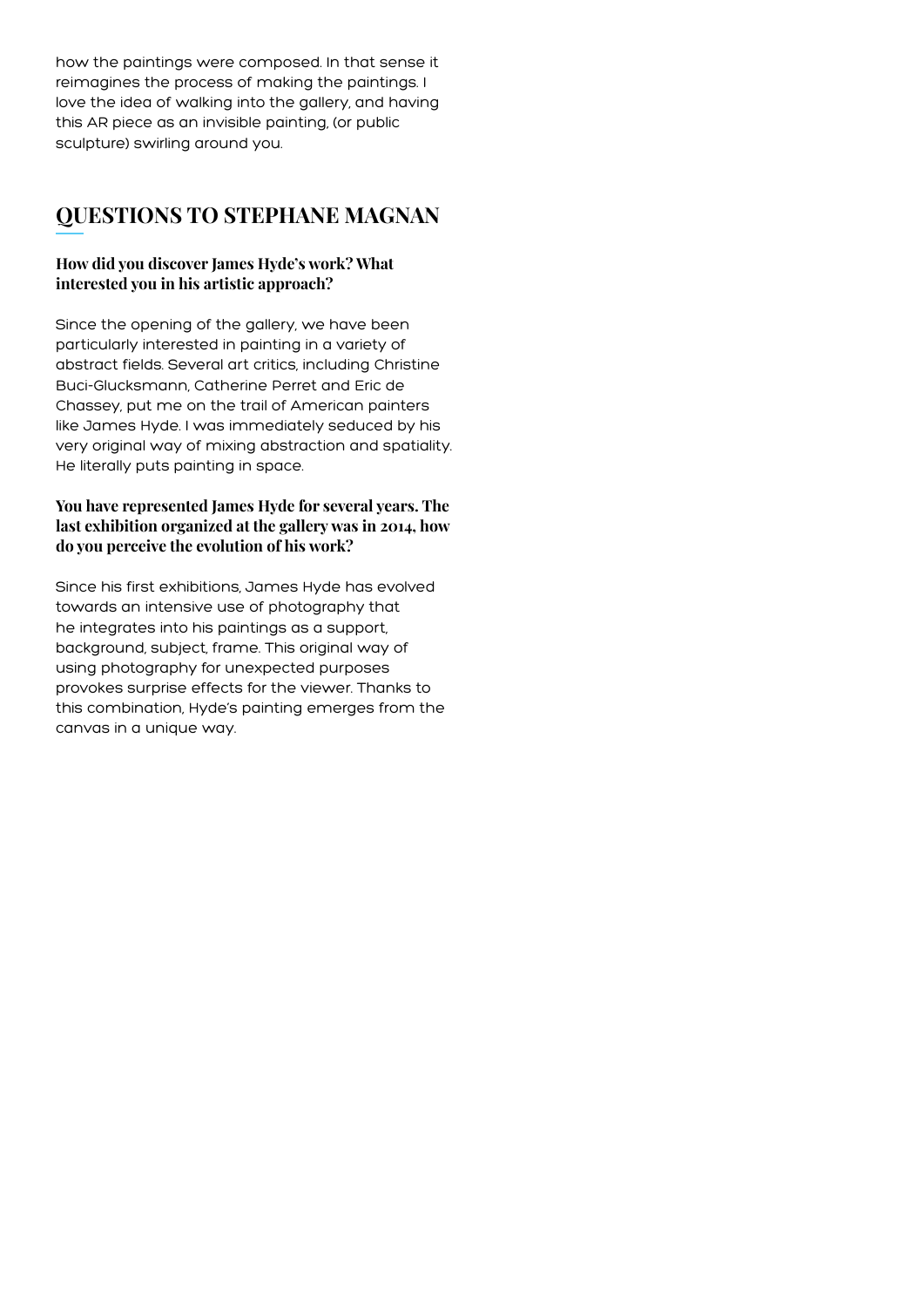## **IMAGES FOR PRESS**

#### For each image : Courtesy Galerie Les filles du calvaire



James Hyde SCULPTURE AND DOG, 2017 UV print and urethane on mirror plate stainless steel 147 x 117 cm



James Hyde APHRODITE, (SCULPTURE), 2020 acrylic dispersion, sign painters paint, and ground mineral on archival inkjet

print sealed with urethane and uv varnish on stretched billboard vinyl. 213 x 165 cm



#### James Hyde TREADS (PUBLIC SCULPTURE), 2020

acrylic dispersion with powder glass and sand on archival inkjet print sealed with urethane and uv varnish on stretched linen 122 x 76 cm



James Hyde FOOTS, 2020

acrylic dispersion on archival inkjet print sealed with urethane and uv varnish on board 56 x 30 cm



James Hyde MIDTOWN (PUBLIC SCULPTURE), 2021

acrylic dispersion pigments powder glass and sand acrylic and urethane varnishes on stretched vinyl billboard (uv) print 165 x 213 cm



James Hyde HERMES (PUBLIC SCULPTURE), <sup>2</sup>021

acrylic dispersion pigments, acrylic, archival inkjet print and urethane varnishes on stretched vinyl billboard (uv) print

213 x 244 cm



James Hyde UP AND DOWN (PUBLIC SCULPTURE), 2021

acrylic dispersion pigments, powder glass and sand acrylic and uretahne varnishes on stretched vinyl billboard (uv) print 213 x 244 cm



James Hyde REVERIE (PUBLIC SCULPTURE), 2021 acrylic dispersion with powder glass and sand on archival inkjet print sealed with urethane and uv varnish on stretched linen 68 x 51 cm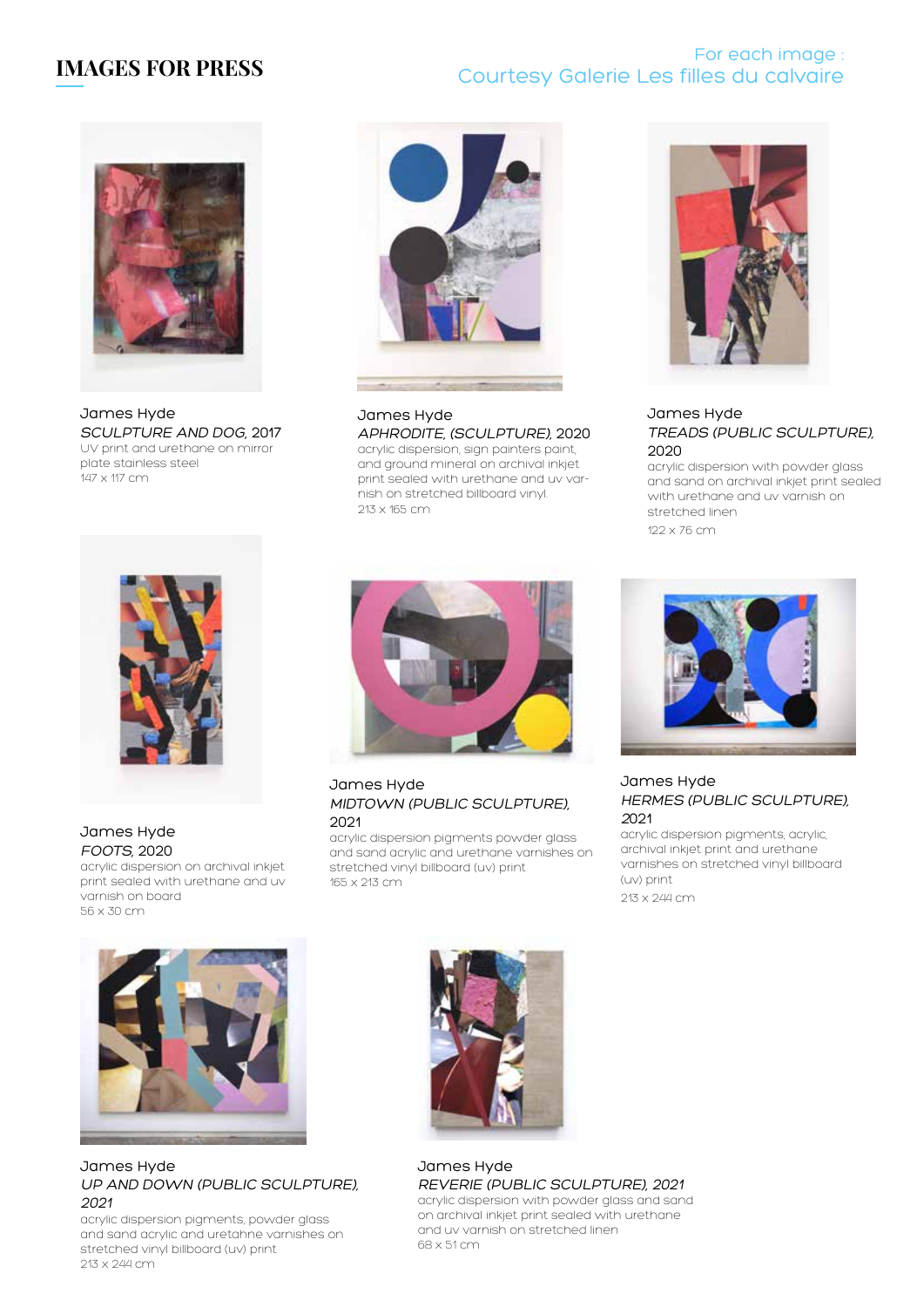

James Hyde SCULPTURE AND DOG, 2017 UV print and urethane on mirror plate stainless steel 147 x 117 cm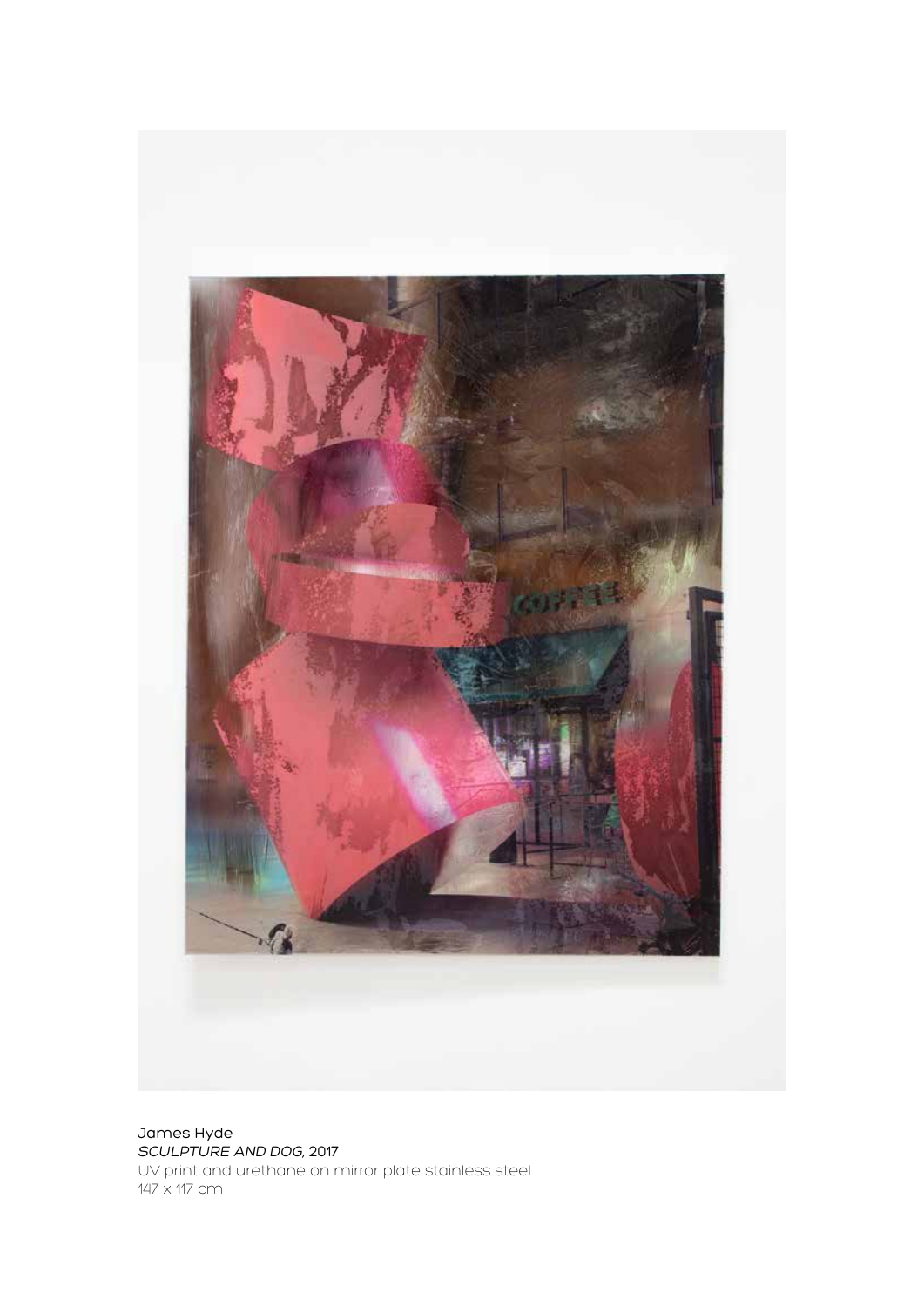

#### James Hyde APHRODITE, (SCULPTURE), 2020

acrylic dispersion, sign painters paint, and ground mineral on archival inkjet print sealed with urethane and uv varnish on stretched billboard vinyl. 213 x 165 cm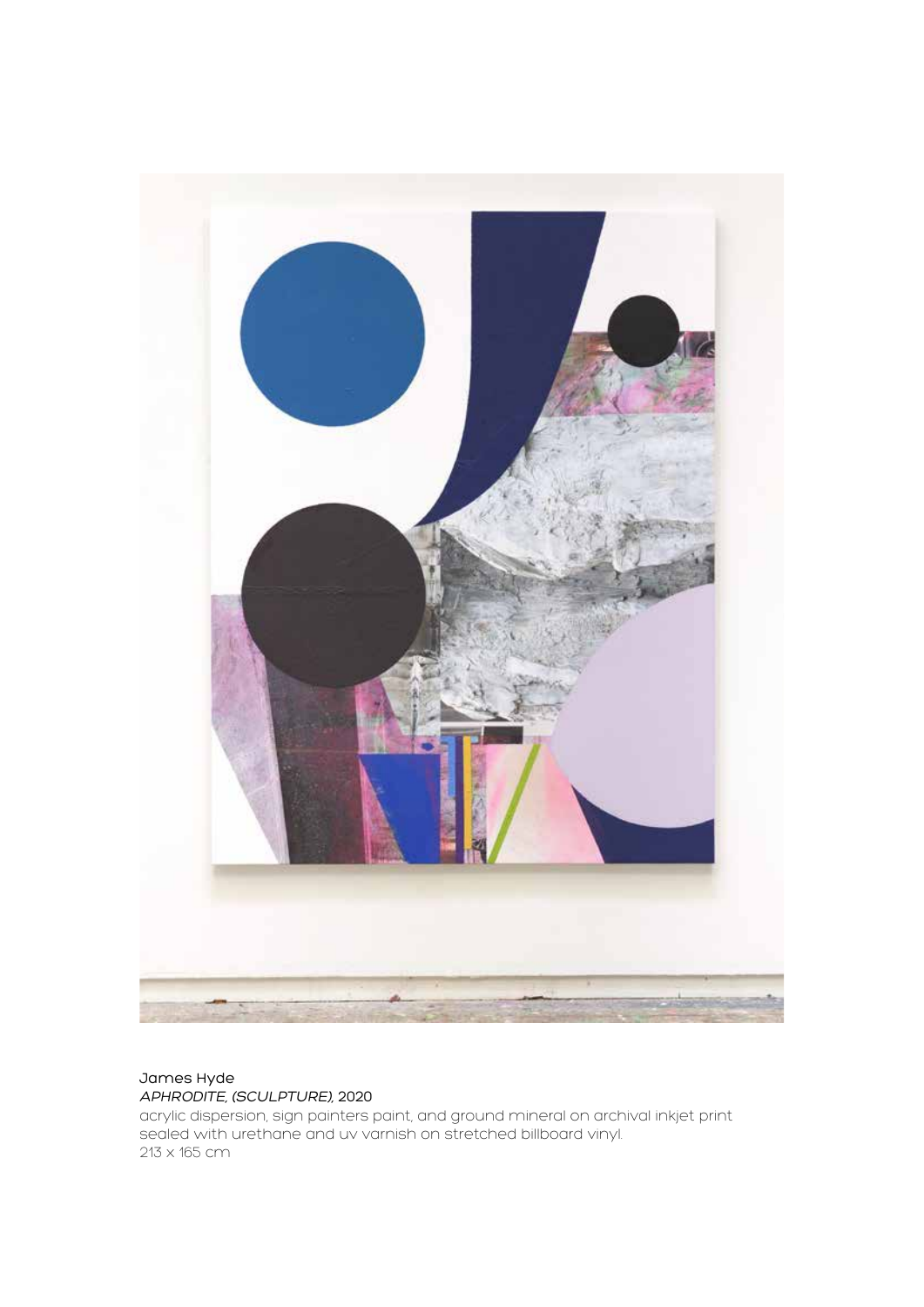

James Hyde TREADS (PUBLIC SCULPTURE), 2020 acrylic dispersion on archival inkjet print sealed with urethane and uv varnish on stretched linen on board 122 x 76 cm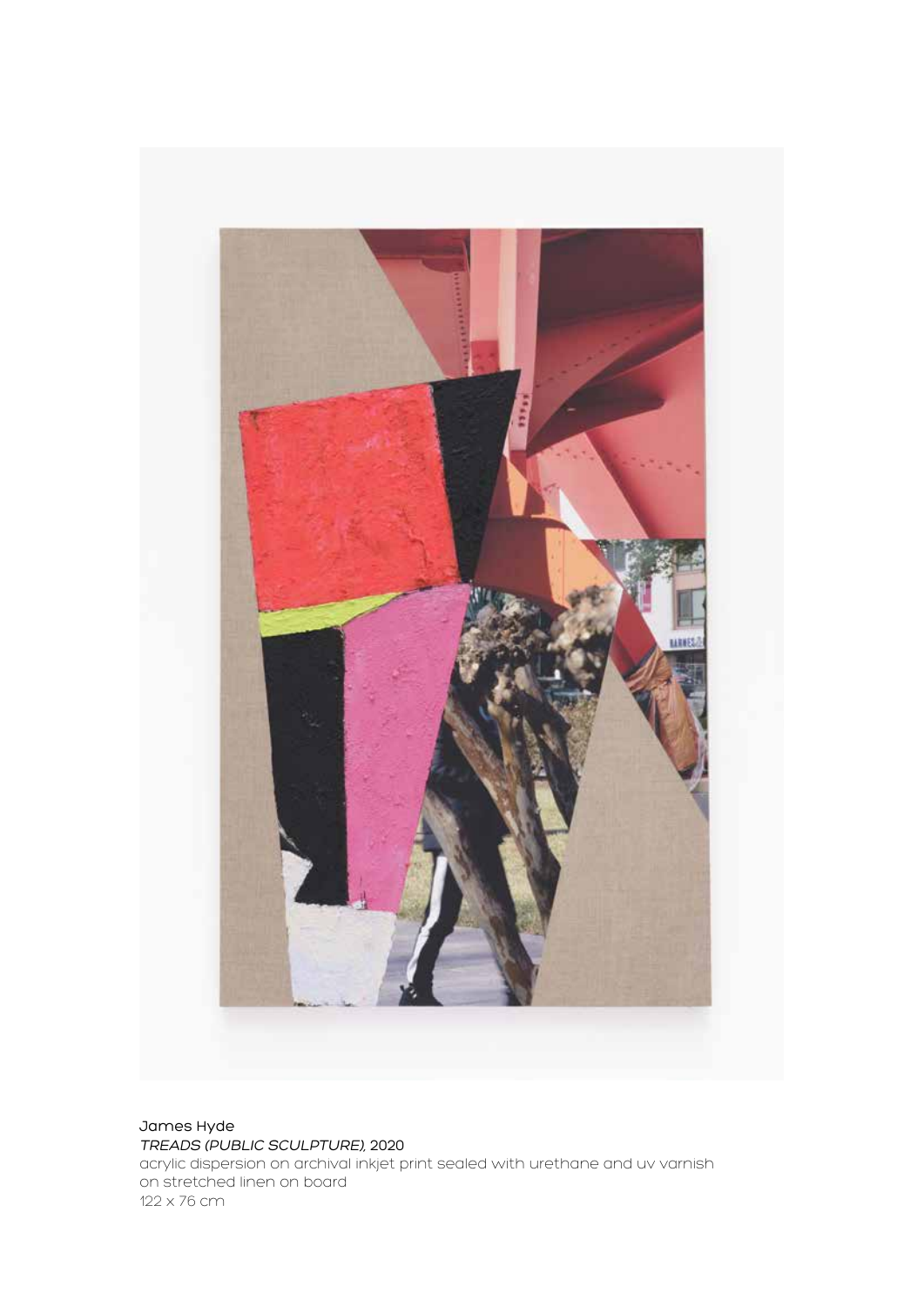

James Hyde FOOTS, 2020 acrylic dispersion on archival inkjet print sealed with urethane and uv varnish on board 56 x 30 cm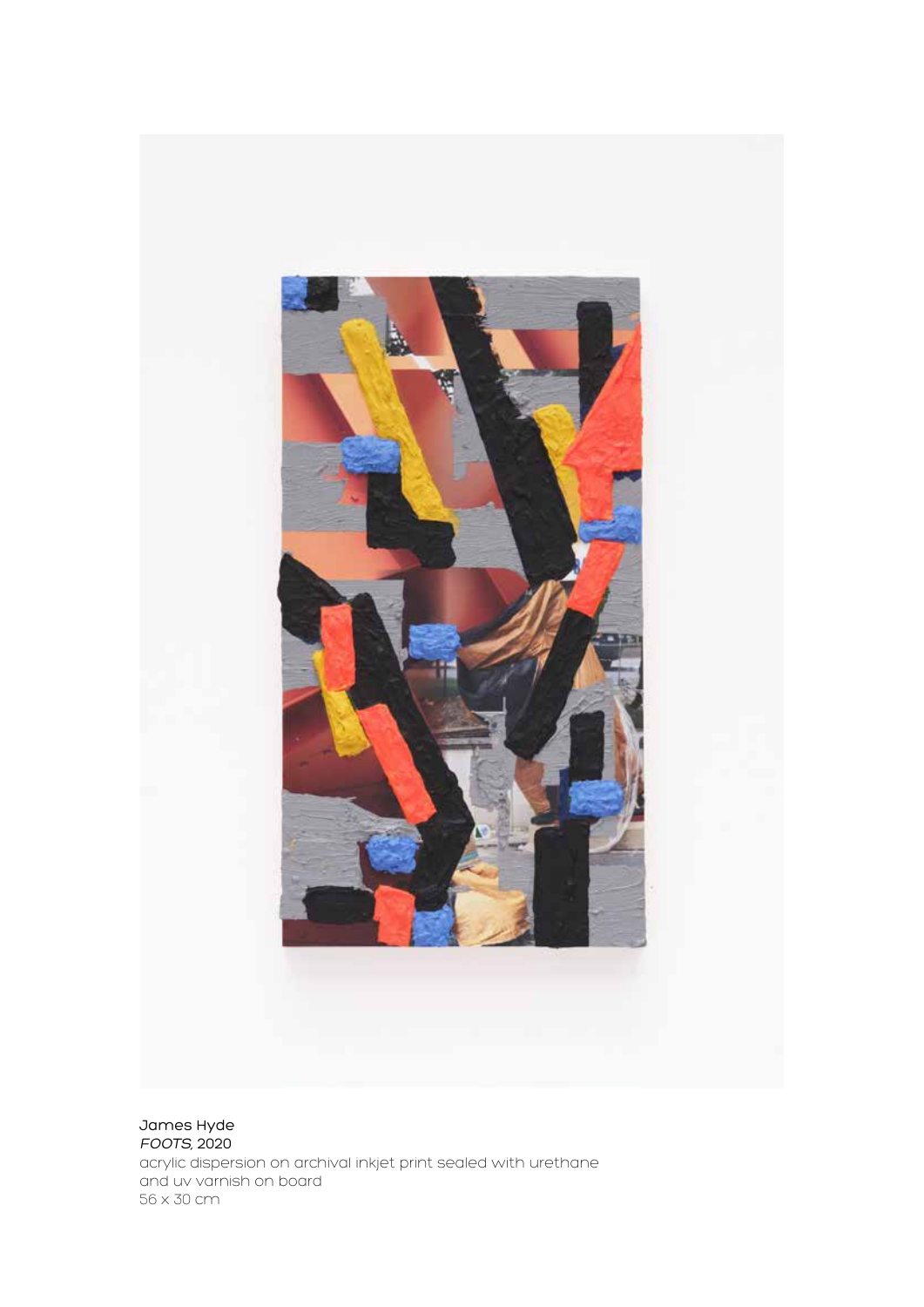

#### James Hyde MIDTOWN (PUBLIC SCULPTURE), 2021

acrylic dispersion pigments powder glass and sand acrylic and urethane varnishes on stretched vinyl billboard (uv) print 165 x 213 cm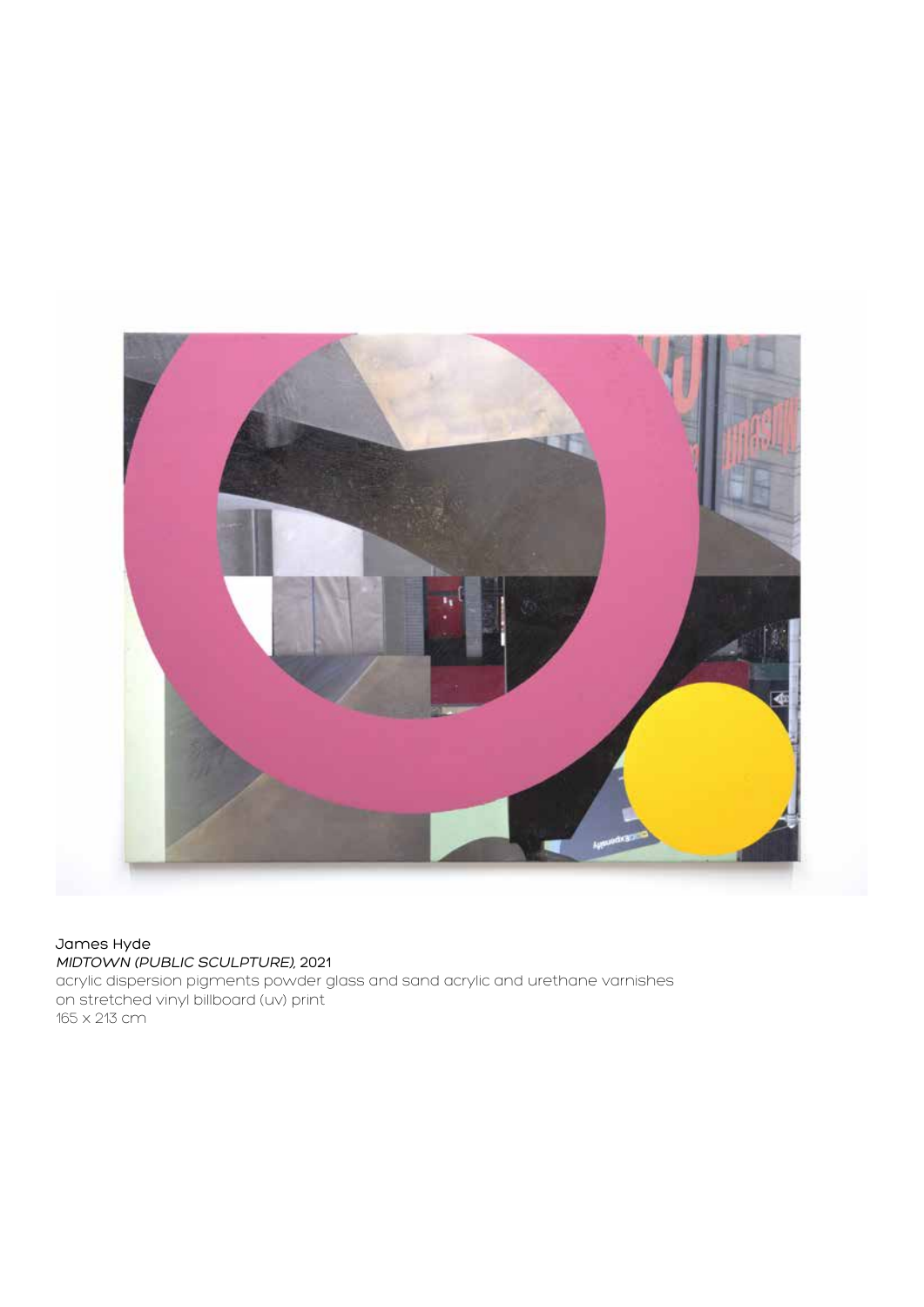

#### James Hyde HERMES (PUBLIC SCULPTURE), 2021

acrylic dispersion pigments, acrylic, archival inkjet print and uretahne varnishes on stretched vinyl billboard (uv) print 213 x 244 cm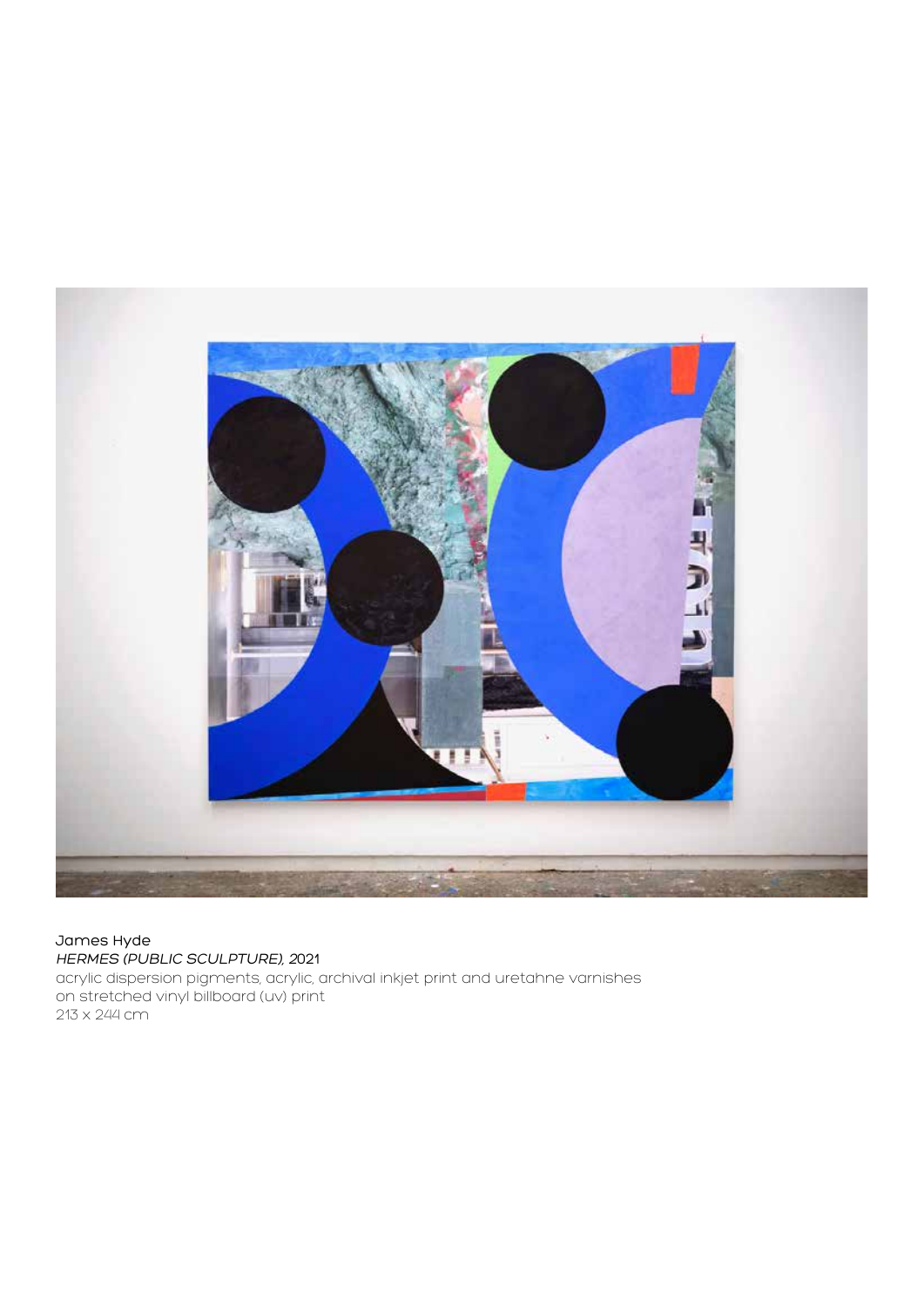

#### James Hyde UP AND DOWN (PUBLIC SCULPTURE), 2021

acrylic dispersion pigments, powder glass and sand acrylic and uretahne varnishes on stretched vinyl billboard (uv) print 213 x 244 cm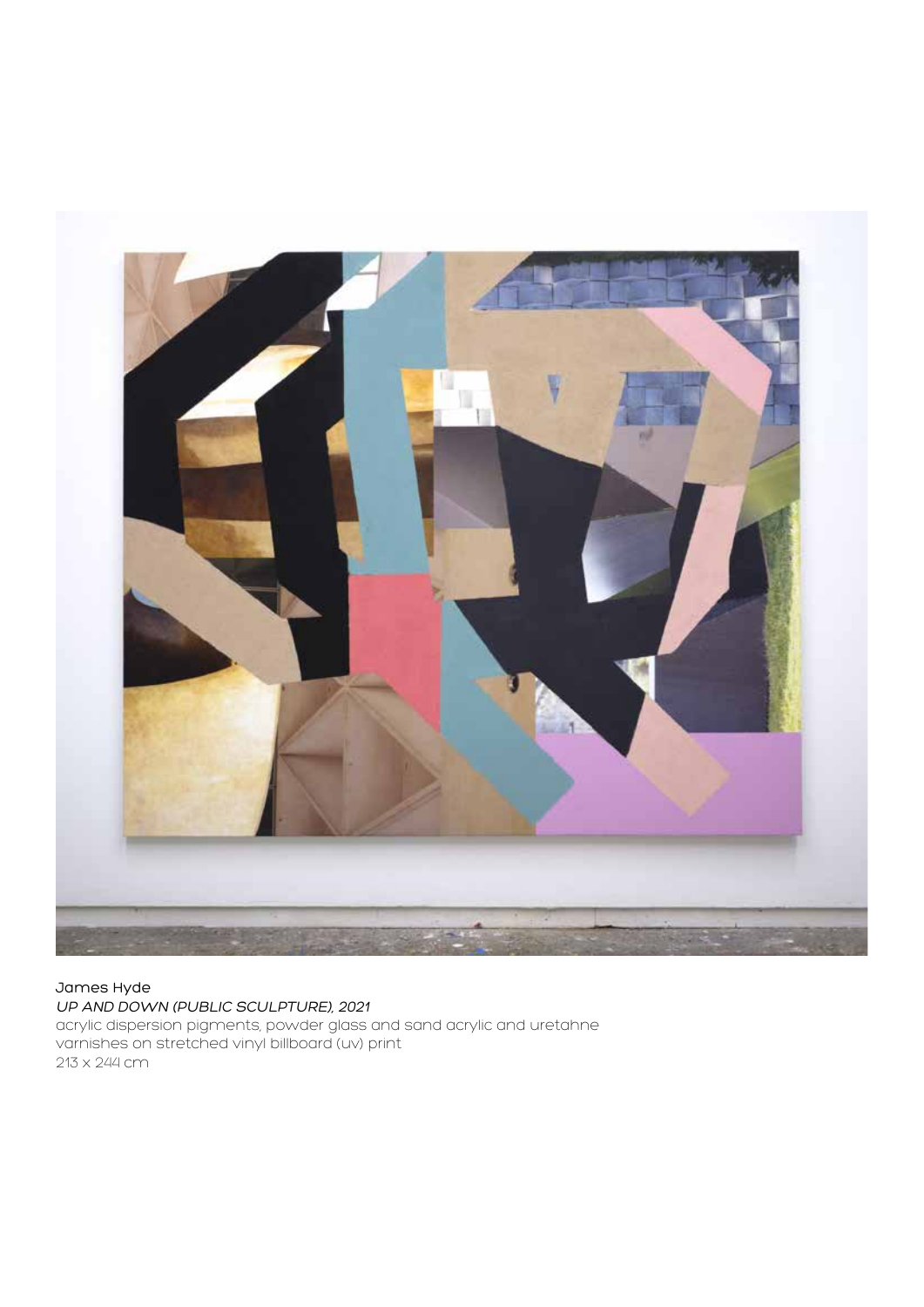

#### James Hyde REVERIE (PUBLIC SCULPTURE) 2021

acrylic dispersion with powder glass and sand on archival inkjet print sealed with urethane and uv varnish on stretched linen 68 x 51 cm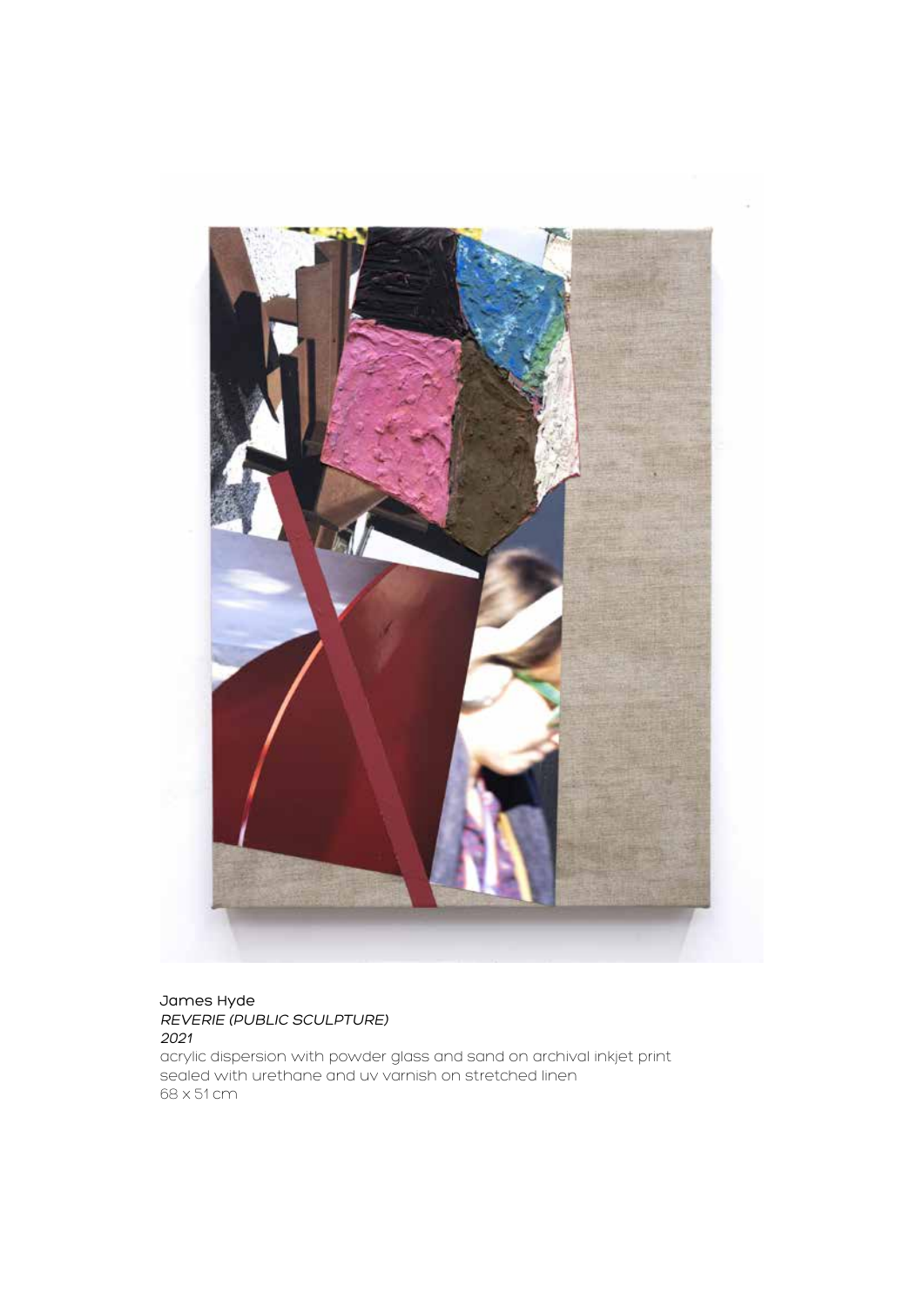#### **JAMES HYDE**

Born in 1958 in Philadelphia, USA Lives and works in Brooklyn, New York

#### RECENT SOLO SHOWS

- 2022 Going Public Sculpture, Galerie Les filles du calvaire, Paris, FR
- 2021 Halo On Bergen Street: James Hyde and Nathan Hauenstein, Clearsky, Brooklyn, NY
- 2020 Public Sculpture, Freight + Volume, New York, NY

4 Magnascos at the Boiler, The Boiler Gallery, Brooklyn, NY

- 2018 Western Painting Magnasco, Cathouse Proper, Brooklyn, NY, West, Freight + Volume, New York, NY
- 2016 Pyramid Lake, Reynolds Gallery, Richmond, VA
- 2015 Survey, Part 2, CArD, Piacenza, Italy Ground, Luis De Jesus, Los Angeles, USA Varieties of Useful Experience, Volume Gallery, Chicago, USA
- 2014 James Hyde, Horton Gallery, New York, USA James Hyde, Galerie Les filles du calvaire, Paris, Fr C. Ar. D., Magazzini, Pianello Val Tidone, Italy
- 2013 Six Works Around a Dam, David Risley Gallery, Copenhagen, Denmark Reservoir, Freedman Gallery, Albright College, Reading, USA Building Materials, Real Art Ways, Hartford, USA
- 2012 Building materials, Control Room, Los Angeles, USA James Hyde at David Risley, David Risley Gallery, Copenhague, Danemark
- 2011 INHERE, Shau Ort, Zurich, Switzerland Word! Jolie Laide, Philadelphia, USA
- 2010 Villa du Parc, Annemasse, FR
- 2009 Reformation, Galerie Les filles du calvaire, Bruxelles, Belgium Massen Cross Gallery, New Brunswick, USA

#### RECENT GROUP SHOWS

- 2021 Year of the Unicorn, Store for Rent Gallery, Brooklyn NY.
- 2020 Fantastic Voyage,Peter Piper Presents, Brooklyn NY
- 2019 A Night for El Paso, Brooklyn NY. Curated by Daniel Barragán. August 2019
- 2018 A Salon. Sherle Wagner International, New York, NY

Chair, Chair, Chair, Lamp, Table, Bed, Sofa. Furniture by Artist, David Risley Gallery, London, UK, March

A Short History Of Abstraction, Rønnebæksholm, Næestved, Denmark, Summer of Love, Freight + Volume, New York, NY

Retrato de un Paisaje / Portrait of a Landscape, Eduardo Sivori Museum, Buenos Aires, Argentina

Show Room Mart, Suffolk St. #170A, New York, NY, November - December

Ensemble, Cathouse Proper, Brookly, NY, December 2018 - January 2019

2017 Feed the Meter, Ceysson & Bénétiére, Wandhaff, Luxembourg

Double Down, Pierogi, New York, NY

Avant-Grave, Tiger Strikes Asteroid, Brooklyn, NY

Vatic Utterance, Trestle, Brooklyn, NY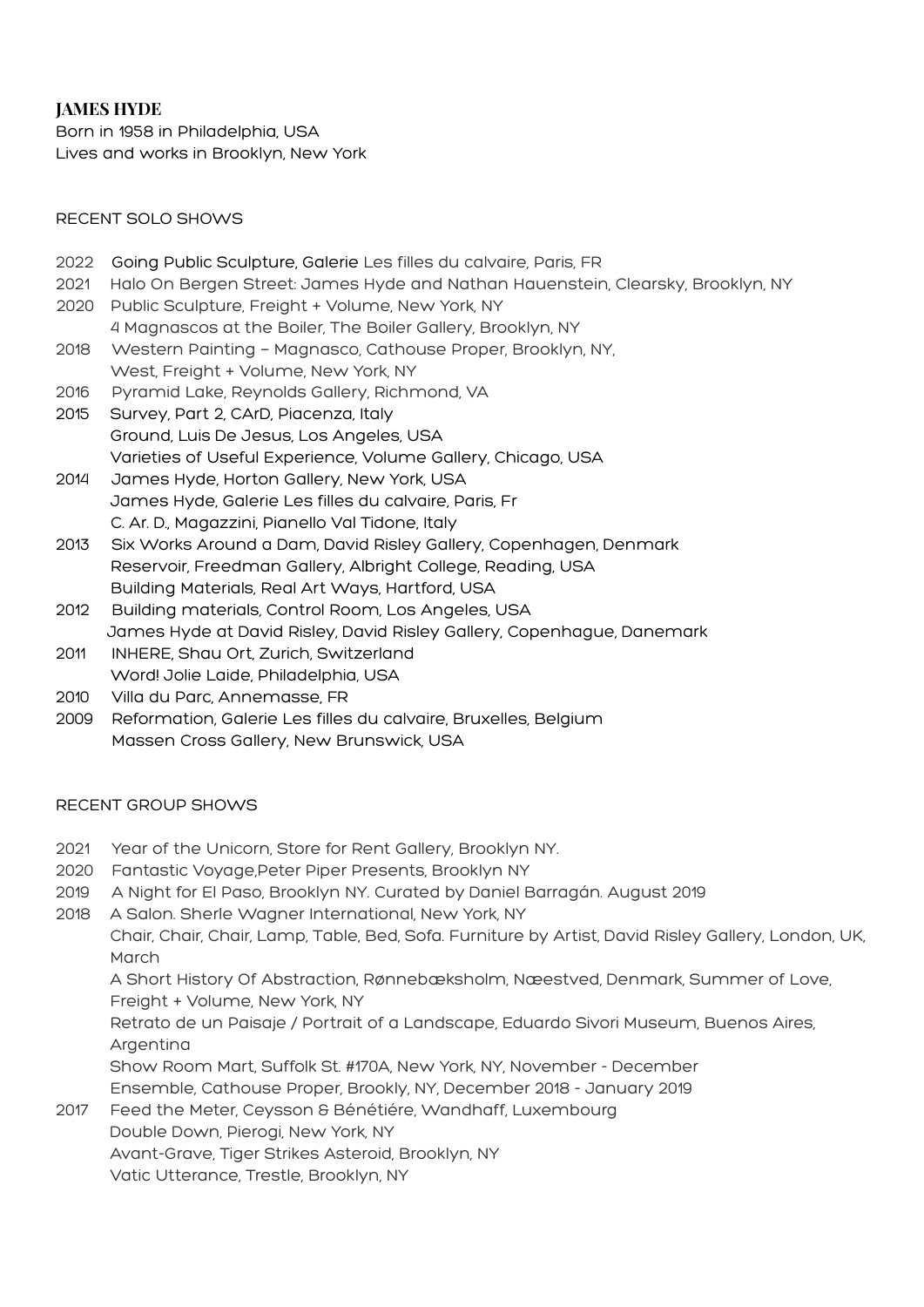#### COLLECTIONS

Museum of Modern Art, NY Albright-Knox Collection Guggenheim Museum of Art, NY Brooklyn Museum of Art, Brooklyn, NY Weatherspoon Arrt Museum, University of North Carolina Greensboro, NC Corcoran Gallery of Art, Washington, D.C. Denver Art Museum, Denver, CO Memorial Art Gallery, Rochester, NY Museo Cantonale d'Arte, Lugano, Switzerland Allen Memorial Art Museum, Oberlin College, Oberlin, OH San Jose Museum of Art, San Jose, CA Susquehanna Art Museum, Harrisburg, PA Musee Fabre, Montpellier, France

West Collection Progressive Insurance Corporation Dr. and Mrs. Berlingieri Dr. and Mrs. Panza Saks Fifth Avenue Ruth Kaufmann Dudley del Balso Steven Jacobson French National Art Collection Marty Margulies Claude Berri Anne and Ron Dees John Robertshaw

#### GRANTS, FELLOWSHIPS & COMMISSIONS

| 2011-2012   | Pollock-Krasner Grant                                                |
|-------------|----------------------------------------------------------------------|
| 2008        | Guggenheim Foundation Fellowship                                     |
| 2004        | <b>Fallk Visiting Artist Fellowship</b>                              |
| 2002        | Greenwich House Pottery Artist Fellowship                            |
| 2000-2001   | Joan Mitchell Foundation Fellowship                                  |
| 2000        | Lansdowne Lecturer, University of Victoria, British Columbia, Canada |
| 1994        | Entrance Atrium-Permanent Installation, Progressive Insurance        |
|             | Corporation Cleveland, Ohio                                          |
| 1993 - 1994 | Public Commission at Progressive Insurance Main Campus, Cleveland    |
| 1989        | Glass Workshop Fellowship, New York                                  |
| 1982        | New York State CAPS Grant                                            |
|             |                                                                      |